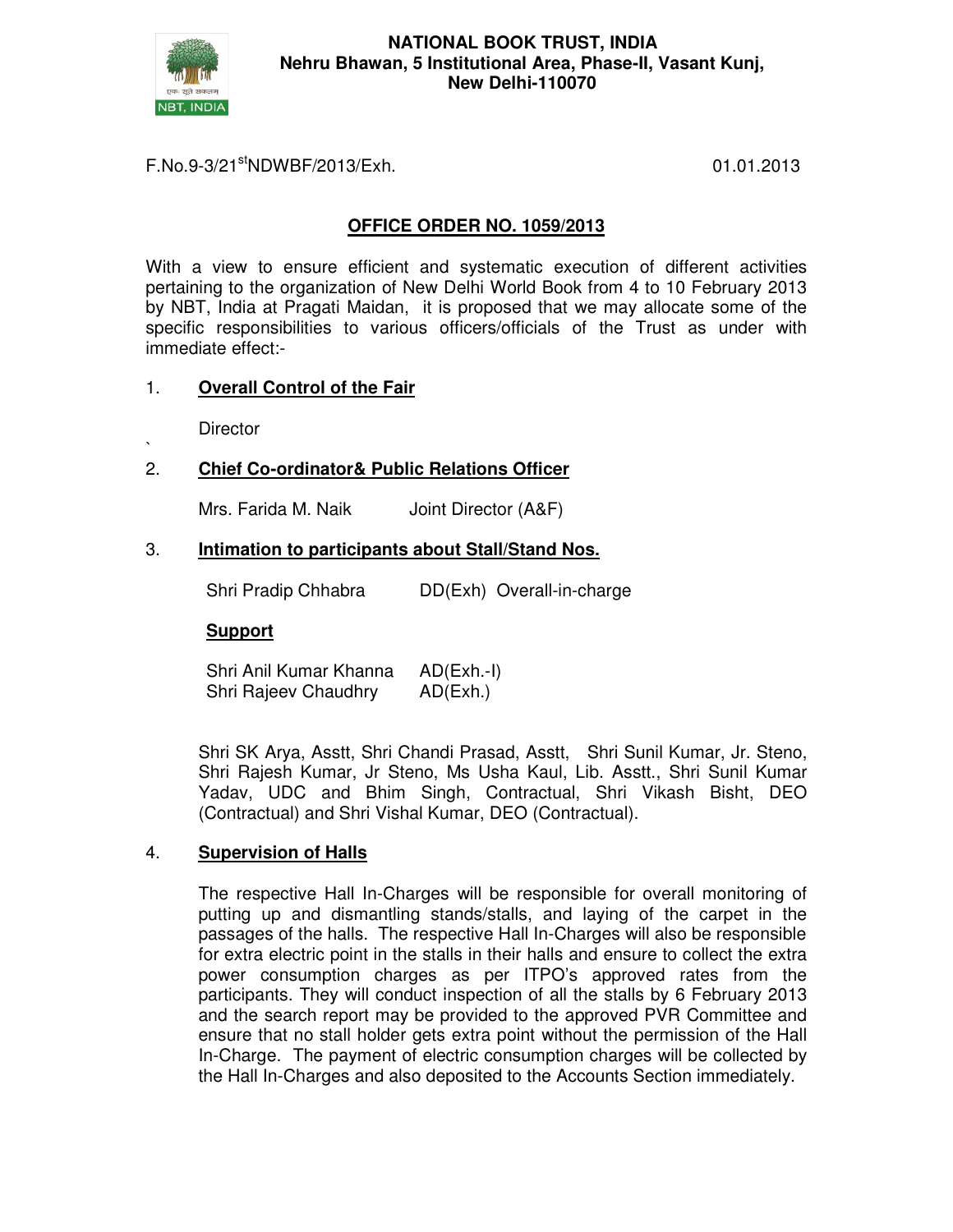# **Hall No. 1F (Front)**

In-Charge : Shri Yogesh Anand Giri, AD (P) Support : Shri Kuldev, UDC Shri Rajpal Singh, UDC

### **HALL No. 1R (Rear)**

- In-Charge : Shri Ved Prakash, Suprintendent
- Support : Shri Ram Avtar, LDC Shri Mukesh Chand, Packer Shri B.K. Meena, Peon

#### **HALL NO. 2&3**

| In-Charge | $\sim$ | Shri Surender Pruthi, Supdt                                                                      |
|-----------|--------|--------------------------------------------------------------------------------------------------|
| Support   | G.     | Shri Ombir, LDC<br>Shri Rohit Kumar, Peon-cum-Messenger<br>Shri Chandan Singh, DEO (Contractual) |

### **HALL NO.4&5**

| In-Charge | ÷.             | Shri Amit Karki, RM(SRO)                                                                              |
|-----------|----------------|-------------------------------------------------------------------------------------------------------|
| Support   | $\mathbb{R}^n$ | Shri Yogesh Kumar, Accountant<br>Shri Jaipan Singh, Packer<br>Shri Sita Ram Meena, Peon-cum-Messenger |

#### **HALL NO.6**

- In-Charge : Shri Narinder Kumar, Production Assistant
- Support : Shri Devi Charan, Asstt Shri Dharambir Singh, UDC Shri Baljeet Singh, Peon

#### **HAII NO 7A to E**

- In-Charge : Shri Anil Khanna, Asstt. Director(Exh.)
- Support : Shri Vir Chand, UDC Shri Mahinder Pal, Daftry One Contractual staff

# **HALL NO.12**

- In-Charge : Shri Anuj Kumar Bharti, AD(P)
- Support : Shri Munish Kaura, UDC Shri Shatrughan Rai, Packer Shri Yogender Pal Singh, Peon

Shri Raghubir Singh, Peon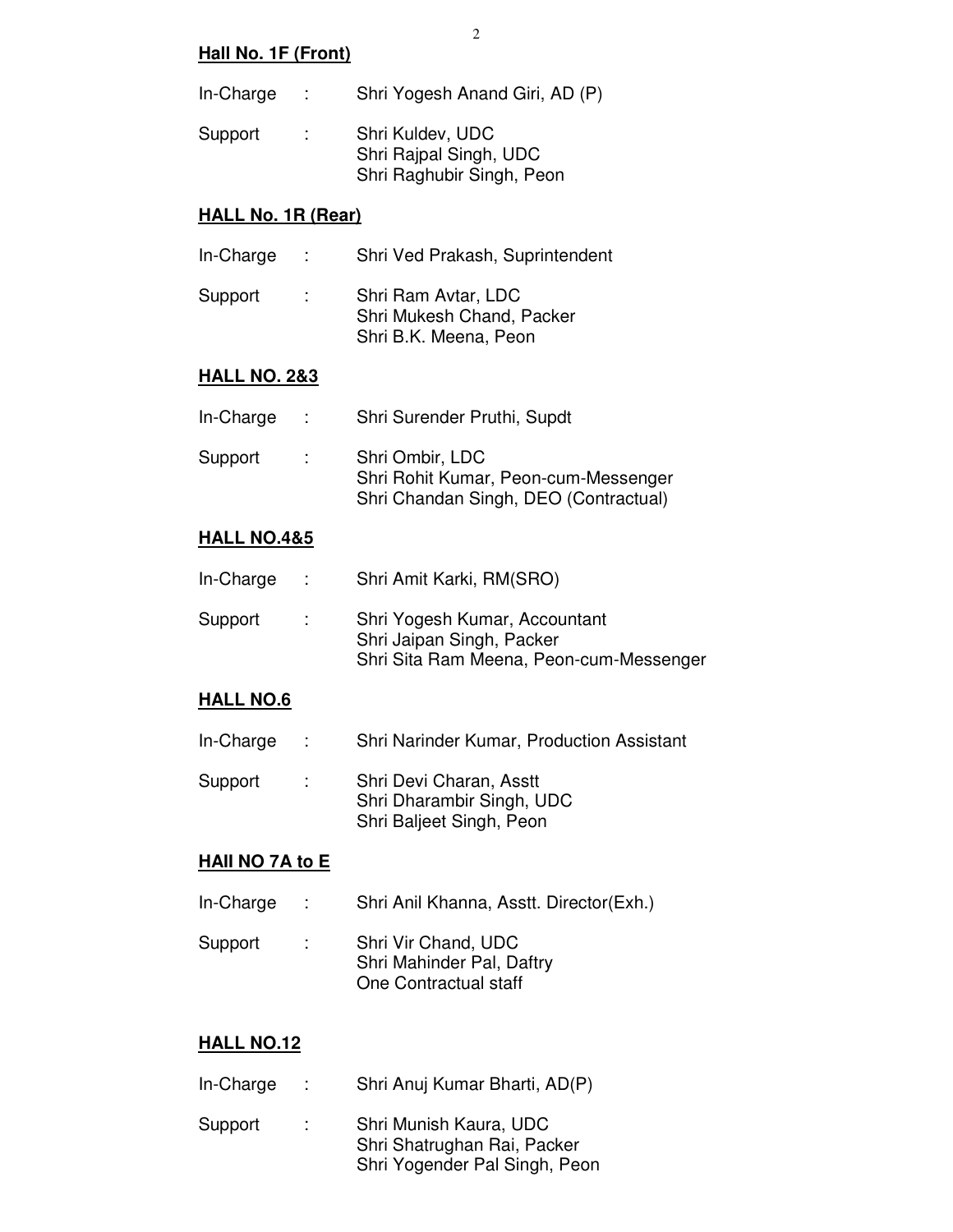#### **HALL NO.12 A**

- In-Charge : Shri G. Rengarajan, Prod. Asstt.
- Support : Shri Ramender Mehra, Steno. Shri Satish Kumar, Peon Shri Birender Prasad, Peon

### **HALL NO.14**

- In-Charge : Shri Ranjan Kumar, AD(Editorial)
- Support : Shri Yashpal Singh, Assistant Shri Ram Paul, LDC Shri Ombir, Peon

# **HALL NO.18**

| In-Charge |   | Shri Saibur Rahman, RM(ERO)- Mezzanine                                               |
|-----------|---|--------------------------------------------------------------------------------------|
| Support   | ÷ | Shri Narender Singh, Contractual<br>Shri Bani Singh, UDC<br>One Contractual staff    |
| In-Charge | ÷ | Shri Tarun Davey, AD (Prod) - Ground                                                 |
| Support   |   | Shri Suresh Chand Pawar, UDC<br>Shri Ashok Kumar Yadav, LDC<br>One Contractual staff |

Every evening at 8 p.m., Director will take meeting of officers and Hall In-Charges to discuss the problems, complaints, suggestions, etc. of the day.

### 5. **Registration of participants – 3February 2013 & Management of Information Booth**

Ms Neera Jain, Editor (English) Overall-Charge Ms Madhu Gupta, DD(C&F) **Canadia Contract Contract Contract Contract Contract Contract Contract Contract Contract Contract Contract Contract Contract Contract Contract Contract Contract Contract Contract Contract Contract** 

# **Support**

| Ms. Sunta Dhawan<br>Ms. Sunita Bajaj<br>Ms. Sunita Verma<br>Ms. Meena Nagpal<br>Ms. Kaushalya Chhabra<br>Ms. Chander Prabha<br>Ms. Basanti Bhatt<br>Ms. Seema Dutta<br>Ms. Anju<br>Ms. Shashi Bala | Librarian<br>Sr. Steno<br>Sr. Steno<br>Jr. Steno<br>Jr. Steno<br>Jr. Steno<br>UDC<br>LDC<br><b>LDC</b><br>LDC<br>LDC |
|----------------------------------------------------------------------------------------------------------------------------------------------------------------------------------------------------|----------------------------------------------------------------------------------------------------------------------|
| Ms. Pooja Rawat                                                                                                                                                                                    |                                                                                                                      |
| Ms. Bhavna Lohia                                                                                                                                                                                   | LDC                                                                                                                  |
| Ms. Binita Rawat                                                                                                                                                                                   |                                                                                                                      |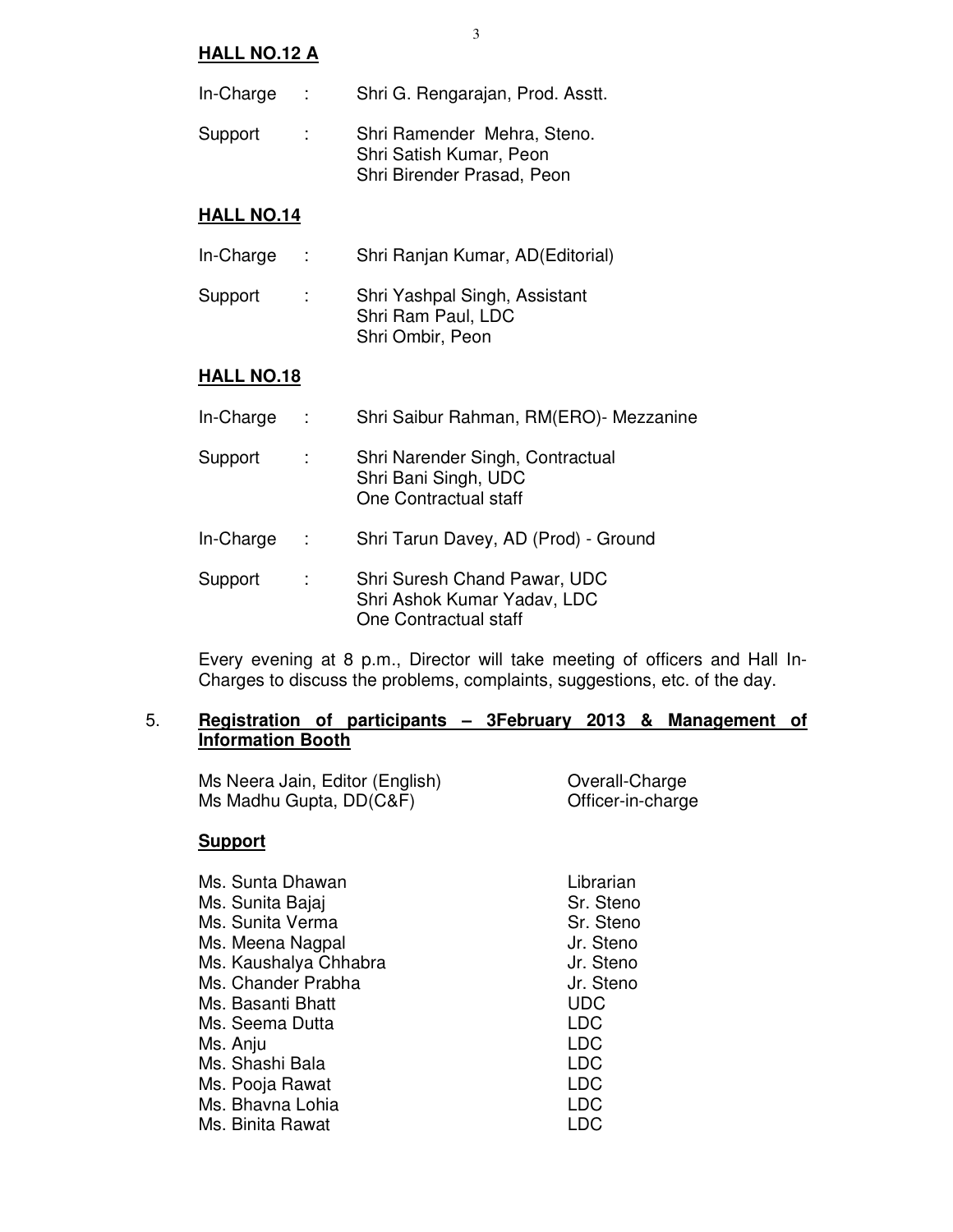One contractual peon with each and every Information Booth at Pragati Maidan will be provided.

**Registration will be done at the Information Counters of the respective Halls in which the participants are placed.After the registrations, the whole registration team will be relocated to different information booths as per instructions of Ms. Neera Jain, Editor (English) and ShriMayank Surolia, AD(Estt.), who shall ensure that each information booth has at least one Trust's official apart from the hired hostesses.** 

### 6. **Issue of Completion Certificate of stalls/stands**

Shri Pradip Chhabra, DD (Exh.) : Overall-in-Charge Shri Debu Sarkar, DD (Art) Shri Imranul Haque, DD (NRO) Shri Rajeev Chaudhry, DD(Exh.)

# 7. **Attending to the grievances of participants**

| Shri Satish Kumar, JD (P)     | Overall-in-Charge                                           |
|-------------------------------|-------------------------------------------------------------|
| <b>Support</b>                |                                                             |
| Hall No. 1, 1Front:           | Shri Yogesh Anand Giri, AD (P)                              |
| <u> Hall No. 1, 1R Rear</u> : | Shri Ved Prakash, Superintendent                            |
| <u>Hall No. 2&amp;3</u><br>÷  | Shri Surinder Kumar Pruthi, Supdt. (Prod. Store)            |
| <u>Hall No.4&amp;5</u><br>÷   | Shri Amit Karki, RM(SRO)                                    |
| <u>Hall No.6</u><br>÷         | Shri Narinder Kumar, Production Assistant                   |
| Hall No. 7A to E<br>÷         | Shri Anil Khanna, AD (Exh.)                                 |
| <u> Hall No.12</u><br>t,      | Shri G. Rengarajan, Prod. Asstt.                            |
| <u>Hall No.12A</u><br>t,      | Shri Anuj Kumar Bharti, AD(P)                               |
| Hall No.14<br>÷               | Shri Ranjan Kumar, AD (Editorial)                           |
| <u> Hall No.18</u><br>÷       | Shri Saibur Rahaman, RM(ERO)<br>Shri Tarun Davey, AD (Prod) |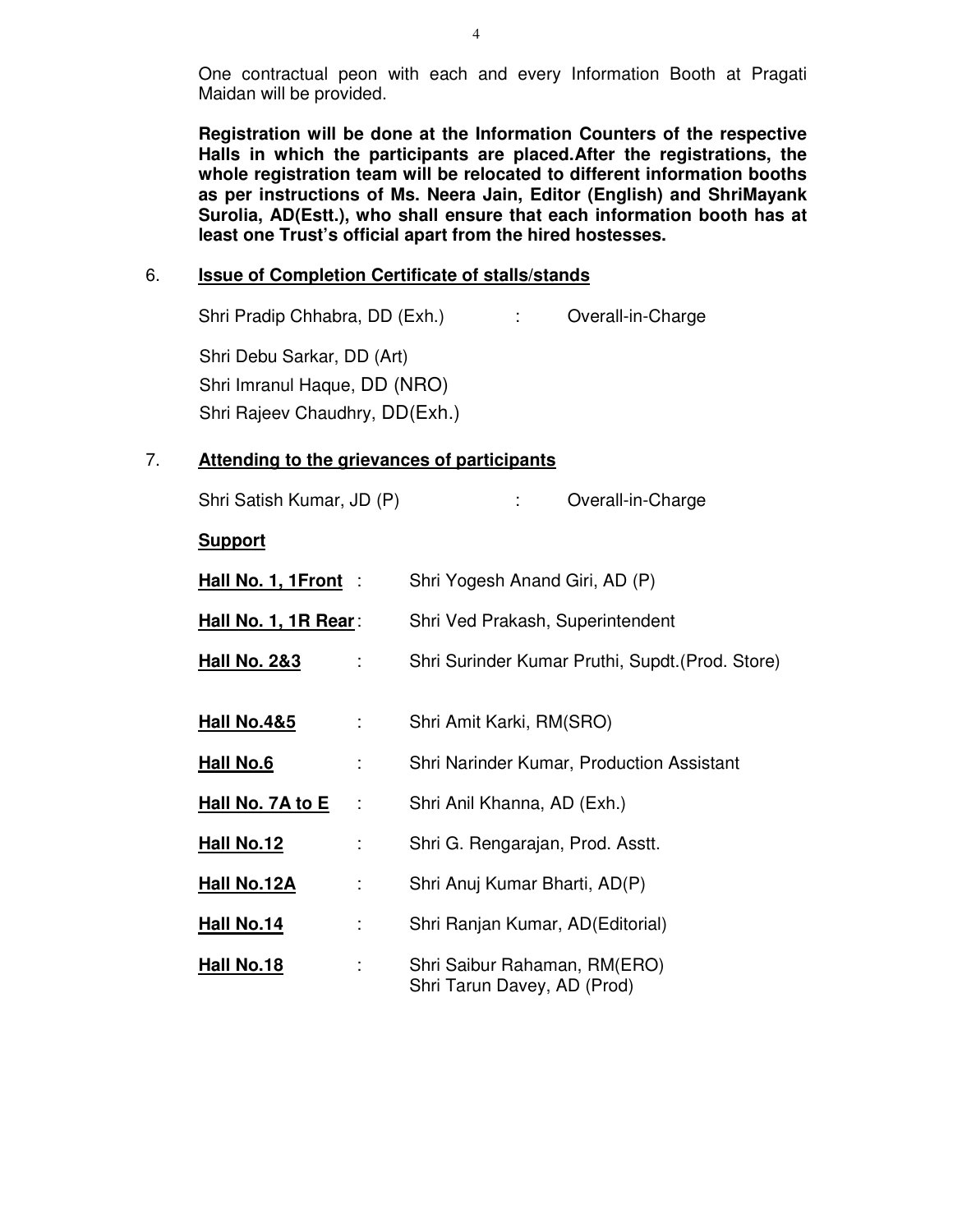# 8. **Taking possession of all halls, services from ITPO on 2 February at 10 a.m. and handing over of halls/services to ITPO on 11/12 March 2013 by 10 a.m.**

### **Hall Nos 1-6**

Shri Pradip Chhabra, DD (Exh.) Shri Anuj Bharati, AD (P)

### **Hall Nos. 7A to E**

Shri Anil Khanna, AD(Exh.)

### **Hall Nos. 12, 12A, 14 & 18**

Shri Anuj Bharti, AD(P) Shri Tarun Davey, AD(P)

# 9. **Taking possession of sites of publicity boards, poles, cubes, fascia from ITPO on 2 February 2013 at 10 a.m. and handing over to ITPO on 11/12 March 2013 by 10 a.m.**

| Shri Sumit Bhattacharjee, AD (I&P) | Overall-In-charge |
|------------------------------------|-------------------|
| Shri Rajeev Chaudhry, AD(Exh.)     | Officer-in-charge |

#### **Support**

 Shri Samaresh Chatterjee, Sr Artist Ms Babita Biswas, Jr Artist Shri Narender Tyagi, Artist (Contractual) Assisted by two peons

#### 10. **Printing of Publicity and other material related to the WBF**

Shri Satish Kumar, JD (P) Overall In-charge

#### **Support**

 Shri Tarun Davey, AD (P) Shri Devi Din, Prod Asstt for all material in Hindi Shri Narender Kumar, Prod. Asstt. for all material in English One daily wage peon

#### 11. **Overall coordination and liaison with ITPO**

Ms Farida M Naik, JD (A&F) **Overall-in-charge** Shri Pradip Chhabra, DD (Exh) Officer-in-charge

#### **Support**

 Shri Rajeev Choudhry, AD(Exh.) Shri Kumar Samresh, AD(Admn.)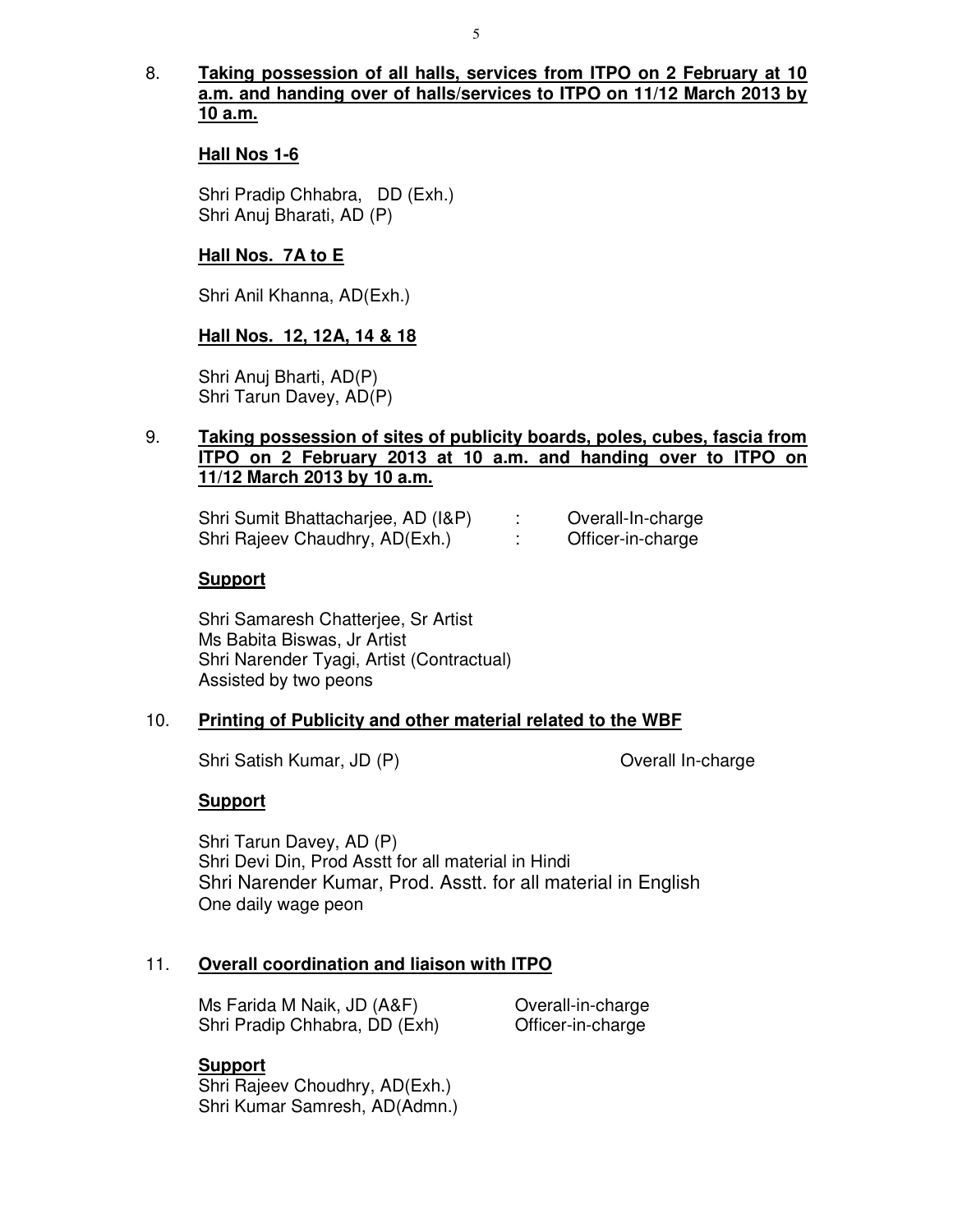Shri Sumit Bhattacharjee, AD (I&P) : Overall-Incharge

# **Support**

 Shri Samaresh Chatterjee, Sr Artist Shri S.K. Arya, Assistant Shri Umesh Chander, Assistant Ms Babita Biswas, Jr Artist Shri Narender Tyagi, Artist (Contractual) Assisted by two peons

# 13. **Monitoring of the fixing of Buntings, Flagpoles etc requisitioned by some participants Flags of the participating Foreign Countries to be arranged from ITPO or concerned embassies of the countries**

 Shri Sumit Bhattacharjee, AD(I&P) : Overall-in-Charge Shri Rajeev Chaudhry, AD(Exh.) : Officer-in-charge **Support**  Shri Surinder Pruthi, Superintendant Shri S.K. Arya, Assistant Shri Sunil Kr. Yadav, UDC Shri Yogender Pal, Peon One daily wage peon

14. **Monitoring of Security Personnel, Fire Fighting Equipment, Cranes at all entrance of ITPO, Ambulance and Medical Services, Contractual Labour and Sweepers for cleaning of toilets and arrangement of drinking water in each and every hall** 

Dr Deepankar Gupta, AD(Sales Store) : Cofficer-in-Charge

# **Support**

Shri Sukhbir Singh, Asstt Shri Umesh Chander, Asstt Shri Laxmi Kant Sharma, Jr. Steno Shri Babu Ram, LDC Shri Sukhbir, LDC Shri Gokul Chand, LDC Shri Anup Singh, Peon Two Contractual Staff

# 15. **Monitoring of Vehicles for the WBF**

Shri K. P. Mishra, UDC(Caretaker) **Overall Incharge** 

# **Supporting Staff**

Shri Tara Chand, Peon

During the period from 4– 10February 2013, all vehicles but excluding Ambassador DL12C-1165, Ambassador DL-12C-1213, shall be under the control of AD (Admn) who would allot these as per the requirements.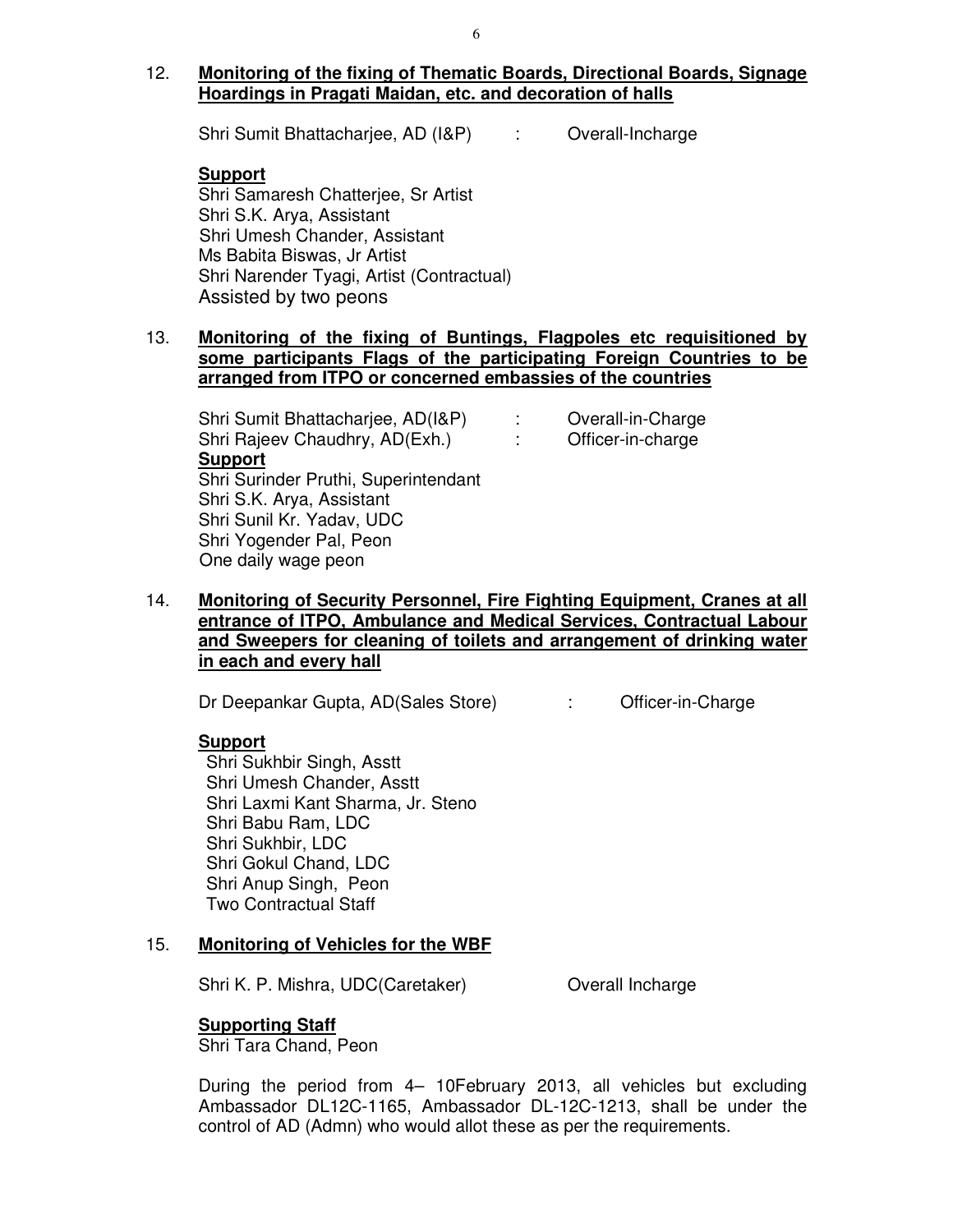### 16. **Information Counters**

Ms. Farida M. Naik, JD (A&F) **Overall-in-charge** 

Ms Neera Jain, Editor (Eng) Cofficer-in-charge

# (a) **Interviewing the hostesses in the NBT Office at VasantKunj, New Delhi.**

Ms Neera Jain, Editor (Eng), Ms. Madhu Gupta, DD(C&F) and Shri Kumar Samresh, AD (Admn.)

# (b) **Briefing to the hostesses on 2/3.2.2013**

Ms Neera Jain, Editor (Eng), Ms. Madhu Gupta, DD(C&F), assisted by Ms. Sunita Narotra, Assistant and Ms. Meena Sharma, UDC

# 17. **Allotting duties to the hostesses, providing them with the relevant information material and monitoring their work, processing the bill for payment**

Ms. Neera Jain, Editor (Eng.) Contract Contract Charge Contract Charge

Ms. Madhu Gupta, DD(C&F) CHARG CONSTRIBUTE: Charge

# **Support**

Ms Sunita Narotra, Asstt. Ms Meena Sharma, UDC

# 18. **Protocol**

Shri Satish Kumar, JD (P) : Overall-in-Charge

# **Support**

 Shri Kumar Samresh, AD(Admn.) Ms Pratibha Kapur, Supdt. Ms Lily Puri, Asstt Shri Pavan Dubey, Production Assistant Shri Avinash Anand, LDC

# 19. **Supply of Books to NRO and Other Agents/Distributors as per demand of NRO**

Shri Baljeet Kumar, Suptd. (Stores) : Overall in-charge

# **Support**

Shri Vijay Kumar, LDC Two daily wage peons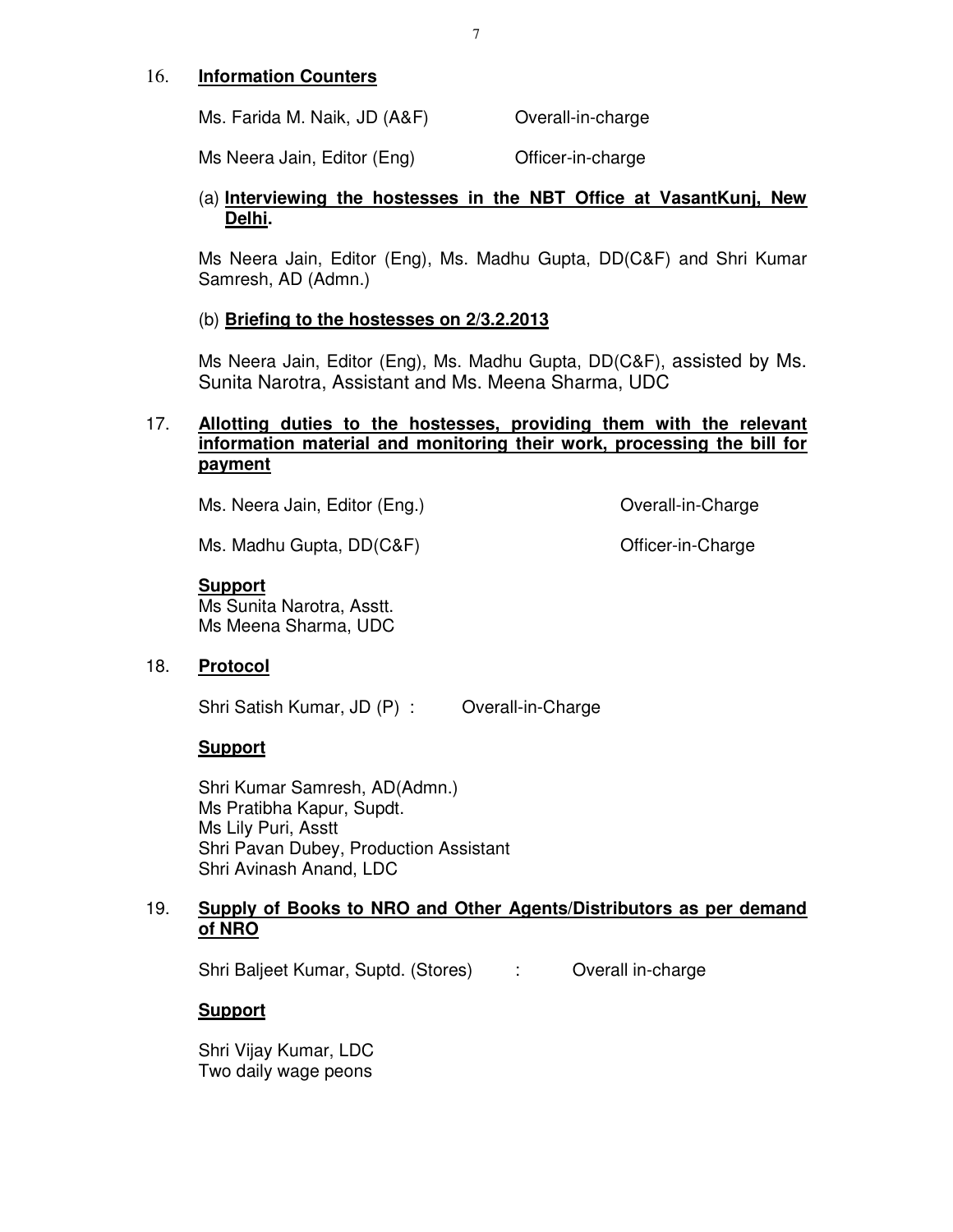# 20. **Management of Traveller Buses**

Shri V N P Singh, Consultant (Estt.) : Overall in-charge

# **Support**

Shri Dev Raj Kumar, Assistant Shri Ravindra Kumar, Telephone Operator Shri Bijinder Kumar Meena, Peon-cum-Messenger Shri Yogender Pal, Peon-cum-Messenger Shri Gaurav, Supervisor (through Placement Agency)

# 21. **Catering**

Shri Karun Kumar Gupta, AO : Christian Charge Charge Charge

# **Support**

Shri Ashish Chaudhury, Accountant Shri Raj Kumar, UDC Shri Sunil Kumar Yadav, UDC

The catering team will ensure continuous supply of drinking water, especially in the **Camp office, Media room and the CM's & Director's room(s)**. They will also ensure regular supply of tea/coffee, soft drinks and cookies, biscuits etc. to the members of the staff as well as the hostesses/ushers. They would ensure the installation of tea/coffee vending machines and water dispenser at office block, **Media Room, Director Office, CM office**.

In addition, they would be responsible for serving mineral water, tea/coffee and lunch during the programmes being organized by the NBT at the WBF-2013.

# 22. **On the spot payments to ITPO and Various Contractors**

Shri Shyam Lal Kori, AO (C&P) Charge Charge Charge Charge

# **Support**

Shri RK Pathak, Accountant Shri Jagdish Rajput, Cashier Shi Devi Dayal, Peon-cum-Messenger

Shri RK Sachar, Consultant (Audit) shall monitor all the payments from audit point of view.

**Note:** All payment claims to be entertained at the Fair site will be vetted by Shri Shyam Lal Kori, Accounts Officer (C&P) and Mrs. Sunita Madan, Accountant at the Fair office.

# 23. **Drawing and Disbursing**

Ms Farida M Naik, JD (A&F) : Overall-in-Charge

Ms. Madhu Gupta, DD(C&F)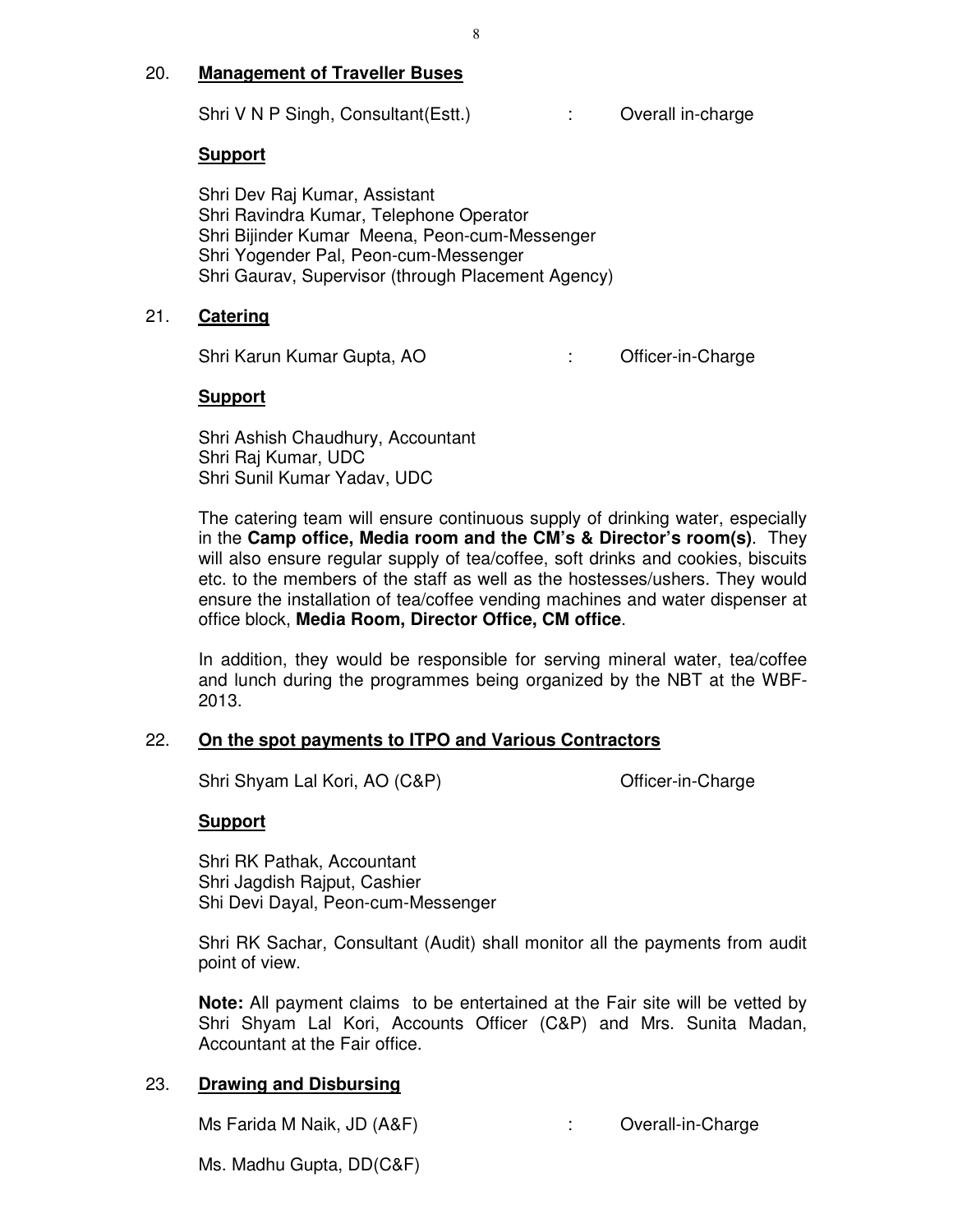Shri Mayank Surolia, AD (Estt) Shri Dinesh Sharma, AD Shri ShyamLalKori, AO (C&P) Ms. Vibha Malik, Assistant Shri RK Pathak, Accountant Shri Satish Kumar, UDC Shri Santosh Kumar, Jr Stenographer Shri Jagdish Rajput, Cashier Shri Mohan, LDC Shri Manoj Kumar, Peon (Contractual)

# 24. **Stores (Admn) at PragatiMaidan**

Shri Mayank Surolia, AD(Estt.) : Cverall-in-Charge

# **Support**

Shri Rajkumar, UDC Shri Lallan Mahto, Packer

All printed material related to the World Book Fair, including the Fair Directory, kit bags, stationery, folder and catalogues etc shall be received and issued by Shri Mayank Surolia, AD(Estt.). For this purpose, he shall be provided with a room to be used as a store at Pragati Maidan.

For the participants, the material shall be issued at the recommendation of any of the following:

- $(a)$  JD  $(P)$
- (b) Editor (Ms. Neera Jain)/ AD (Estt.)
- $(c)$  DD  $(Exh)$

For the press, the material shall be issued on the recommendation of Director/JD (A&F)/DD (Exh). For the office of the Director and Chairman, the material will be issued on the recommendation of the Sr. PA to Director and PS to Chairman, respectively.

For the various **Seminar Pavilions and Protocol**, the material shall be issued on the recommendation of JD (A&F)/CE&JD/DD (Exh)/Respective Seminars/Pavilion In-Charge(s).

The above team shall also be responsible for issuing the kits to the participants. The kits which would comprise the Fair Directory, a scribbling pad, pen, NBT Dairy, NBT calendar of events; About Ourselves (in English and in Hindi), NBT catalogues (in Hindi and in English), NBT Annual Calendar, participants' badges, hall-wise layout plans. All these items shall be available with Shri Mayank Surolia, AD(Estt.), who would be In-Charge of all stores at Pragati Maidan with assistance of Shri Rajkumar, UDC and Shri Lallan Mahto, Packer with direct reporting to DD (Exh).

The kits shall be issued to Ms Sunita Narotra, Asstt and Ms Meena Sharma, UDC on the recommendation of Editor (Ms. Neera Jain)/ AD (Estt.).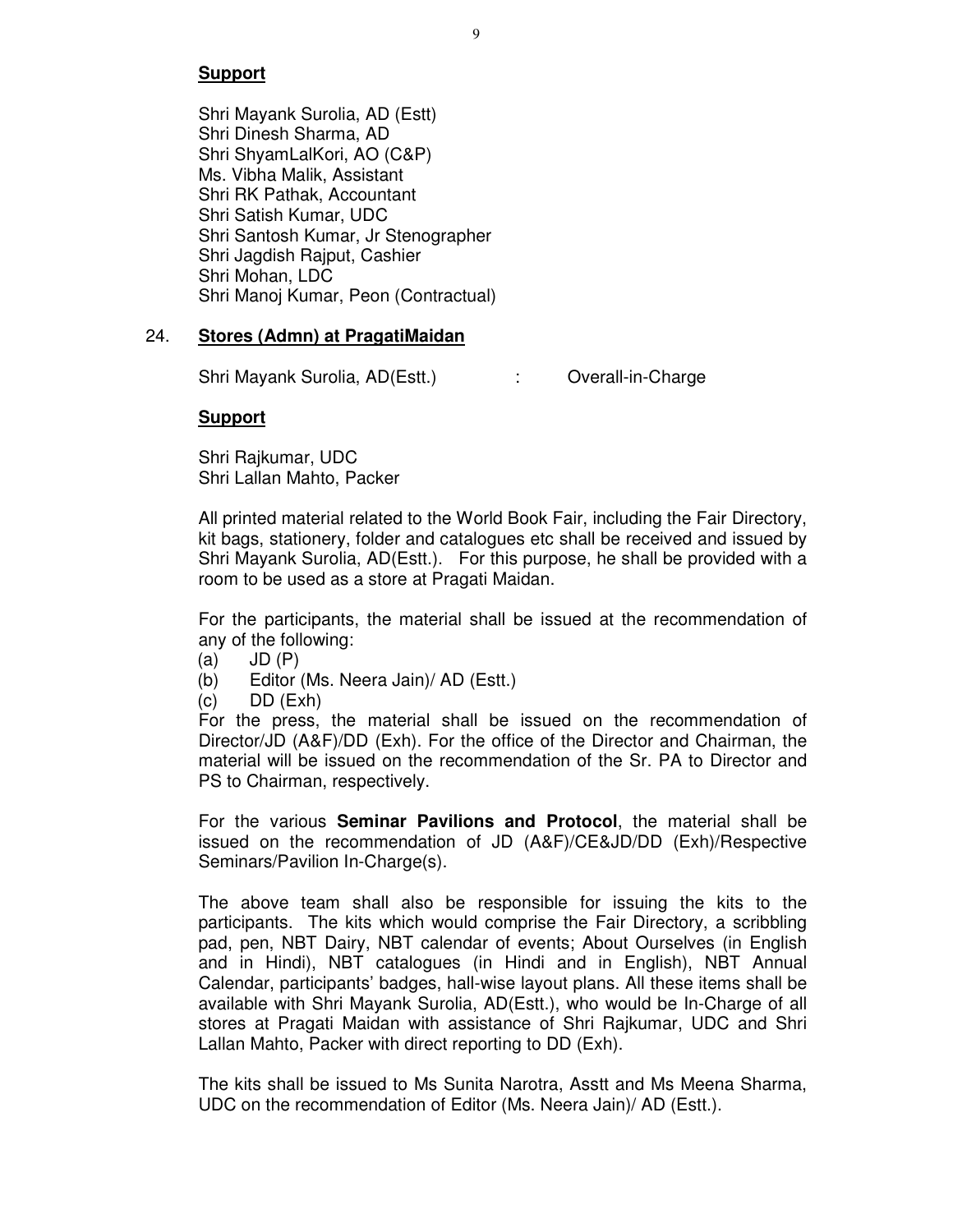#### 25. **Media Centre**

Ms Farida M Naik, JD (A&F) : Overall-in-Charge

#### **Support**

Shri Sumit Bhattacharjee, AD (I&P) Shri Kumar Samresh, AD (Admn)

### **Media Cell (Hindi)**

Ms Uma Bansal, Editor (Hindi) : Cfficer- In-charge

#### **Support**

Shri Subhash Chander, Sr. Steno

# **Media Cell (English)**

| Ms Surekha, EA    | Officer-in-charge |
|-------------------|-------------------|
| Ms. Alpana Bhasin | Translator(Hindi) |

### **Support**

Shri SS Bhattacharya, Asstt. Shri R S Negi, Gest. Operator

# **Photo & Video Coordination**

 Shri B B Patel with one Daily wager

Ms Uma Bansal, Editor (Hindi) shall prepare press releases, material for 'Today's Engagements', etc. in Hindi; Ms Surekha, EA will prepare such material in English; Shri SS Bhattacharya, Asstt and Shri Rajkumar, Peon (contractual) will distribute press material to the media persons by personal visits, whenever necessary, or through fax.

Ms Surekha and Shri SS Bhattacharya, Asstt would distribute material to the media, prepare press clippings of the daily coverage, and arrange their display in the Media Centre under supervision of Ms Uma Bansal, Editor (Hindi).

**It is to be ensured that Chairman and Director and any other officer especially authorized by them only would speak to the Press.** 

#### 26. **Computer/EDP Cell**

Shri Priyank Mitra, Computer Programmer and his team comprising of Shri Rajan, DEO, Shri Arvind,(Contractual Staff), Shri Ajay, DEO (Contractual) and One DEO (Contractual) and Ms. Krishna Devi, Peon will be responsible for the multimedia presentation, monitoring of computers, internet connectivity, Plasma Screen, Server, telephones and all items related to computer. There will be a briefing of the media every evening by the Director. Computer, printer and telephone line at stalls of NBT and other places wherever required during the fair, shall be provided by the Computer Cell.

10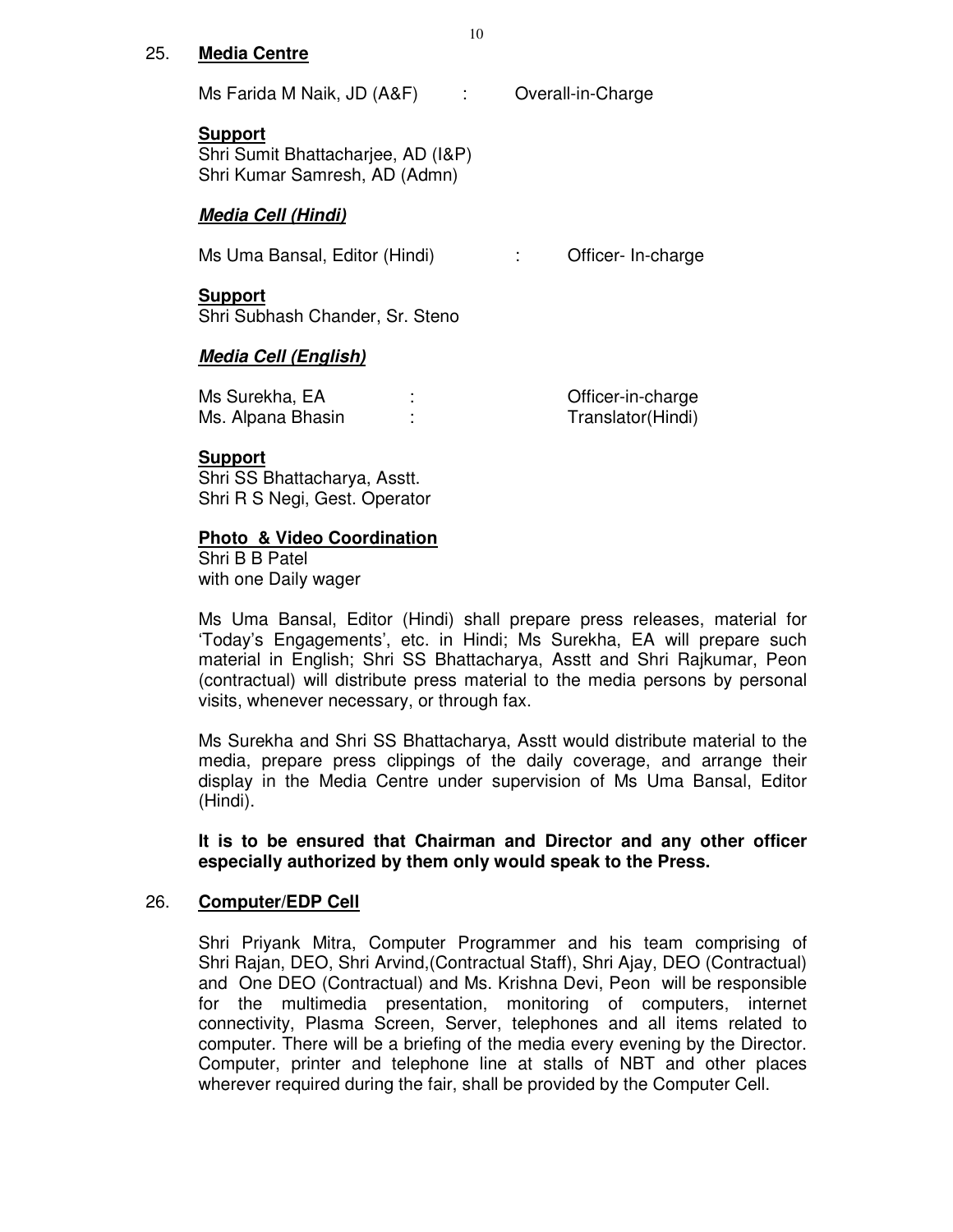# 27. **Camp Office**

Shri Pradip Chabra, DD (Exh.) : Overall in-Charge Shri Rajeev Chaudhry, AD (Exh) Officer-in-charge

### **Support**

Shri SK Arya, Asstt Shri Chandi Prasad, Asstt Shri Sunil Kumar, Jr Steno Shri Rajesh, Jr Steno Shri Sunil Kumar Yadav, UDC Shri Deepak Gothwal, LDC Shri Bhim Singh, Contractual Shri Vikas Bisht, DEO(Contractual) Shri Vishal Kumar, DEO(Contractual) Shri Rajkumar, Peon Shri Surinder Kumar, Peon (Contractual) Shri Neeraj Kumar, Peon (Contractual)

### 28. **Distribution of Furniture**

Shri Keshraj Sharma, Asstt and Shri Sita Ram Meena, Peon will look after the work for distribution of furniture to various Pavilions and Halls.

# 29. **Physical Verification Committee for the verification of Stalls/Stands, Carpet, PA system, furniture and stationery etc. under the supervision of DD (Stores)**

Shri Pradip Chhabra, DD (Exh) : Overall in-charge

#### **Support**

 Shri Rahul Koshambi, AE (Marathi) Shri Karun Kumar, AO (Budget) Shri Subhashish Dutta, Supdt Shri Sudhir Kumar, Accountant Shri RK Pathak, Accountant Shri Keshraj Sharma, Asstt Shri Bani Singh, UDC Shri Mange Ram Thakran, UDC Shri Shatrughan Rai, Packer Shri Mahavir Bhagwan, Packer Shri Rajender, Attendant

In case DD (Exh) is unable to spare time, he will be represented by Shri Rajeev Chaudhry, Assistant Director (Exhibition).

# 30. **Printing of the invitation card, car park labels with maps indicating parking areas for various categories of invitees, and envelopes**

Shri Tarun Davey, AD(P) : Chicer-in-charge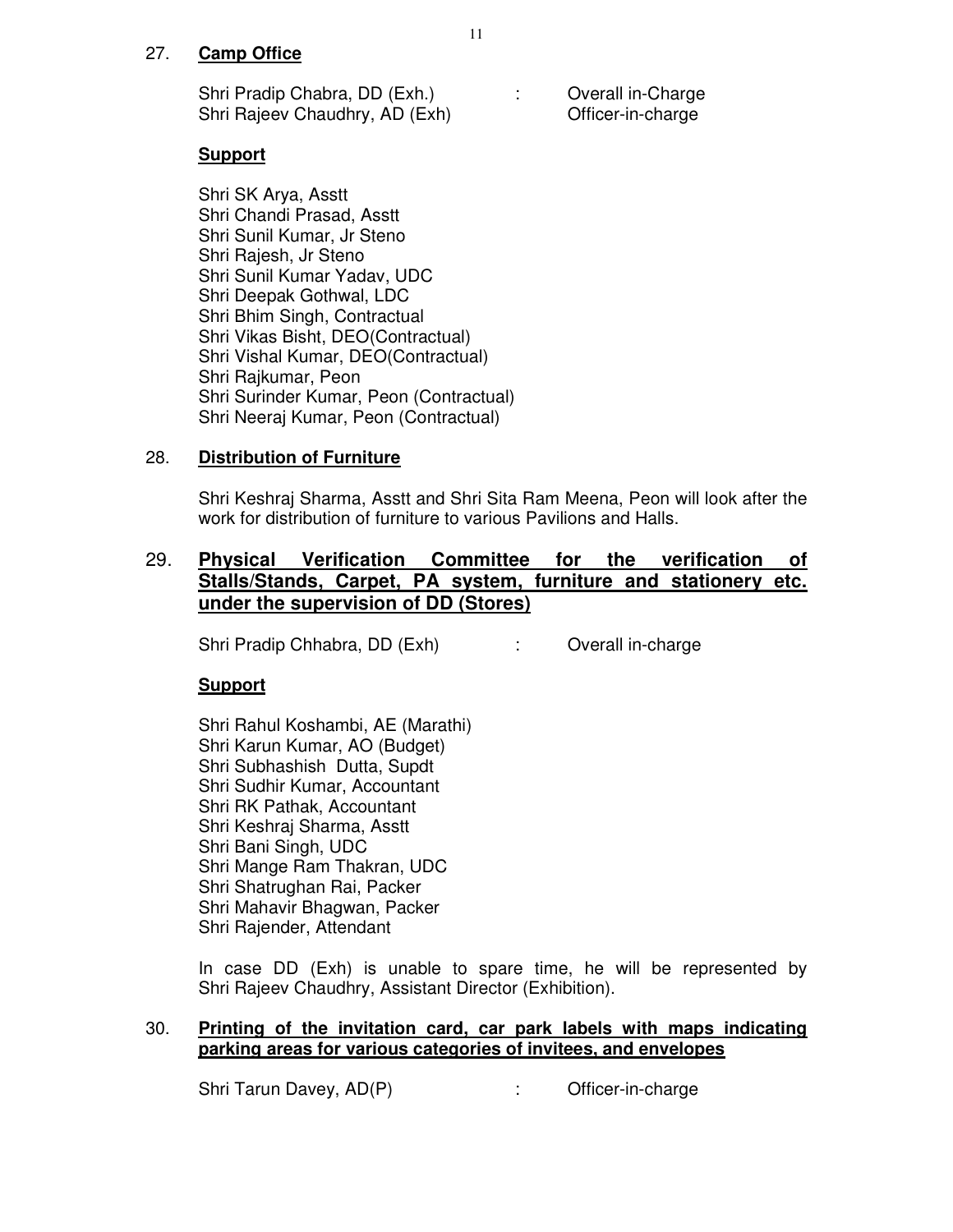Shri Narendra Kumar, Prod Asstt

The car park labels and the maps designed by DD (Art) shall be provided to Shri SR Veenesh, AD (P)

# 31. **Preparation of category-wise lists of invitees for the inaugural function**

Dr. Baldev Singh, CE&JD : Officer-in-charge

**Support**

Team of Editors, Computer Cell Smt. Krishna Devi, Peon

# 32. **Mailing of the invitation cards**

Shri Mayank Surolia, AD(Estt.) : Coverall in-charge

# **Support**

Shri SS Bhattacharya, Asstt Shri Gokul Chand, LDC Shri Mahavir Bhagwan, Packer Shri Vijay Kumar, Packer Shri Anup Singh, Peon Shri Pravin, Peon (Cont) Shri Sonu Sharma, DEO (Cont) Shri Prashant**,** Peon (Cont)

A number of invitation cards such as those meant for officers of the M/o HRD, Trustees, Presidents of the various federations/associations of publishers and booksellers, retired NBT officials and other important contacts will have to be delivered, either through courier or through special messenger. This will be taken care of by AD (I&P) and AD (Admn) both.

# 33. **Despatch Management**

 Following staff shall remain in the NBT HQ and will liaise with DD(Exh)/ AD(Exh.) for any dispatch related tasks:

 Shri Anup Singh, Peon Shri Sonu Sharma, DEO (Cont) Shri Praveen, Peon (Cont)

# 34. **Preparation of the backdrop for Inauguration and other Literary events & Author's corners etc.**

| Shri Debu Sarkar, DD (Art) | Overall- in-charge |
|----------------------------|--------------------|
| Shri Kumar Vikram, Editor  | Officer-in-charge  |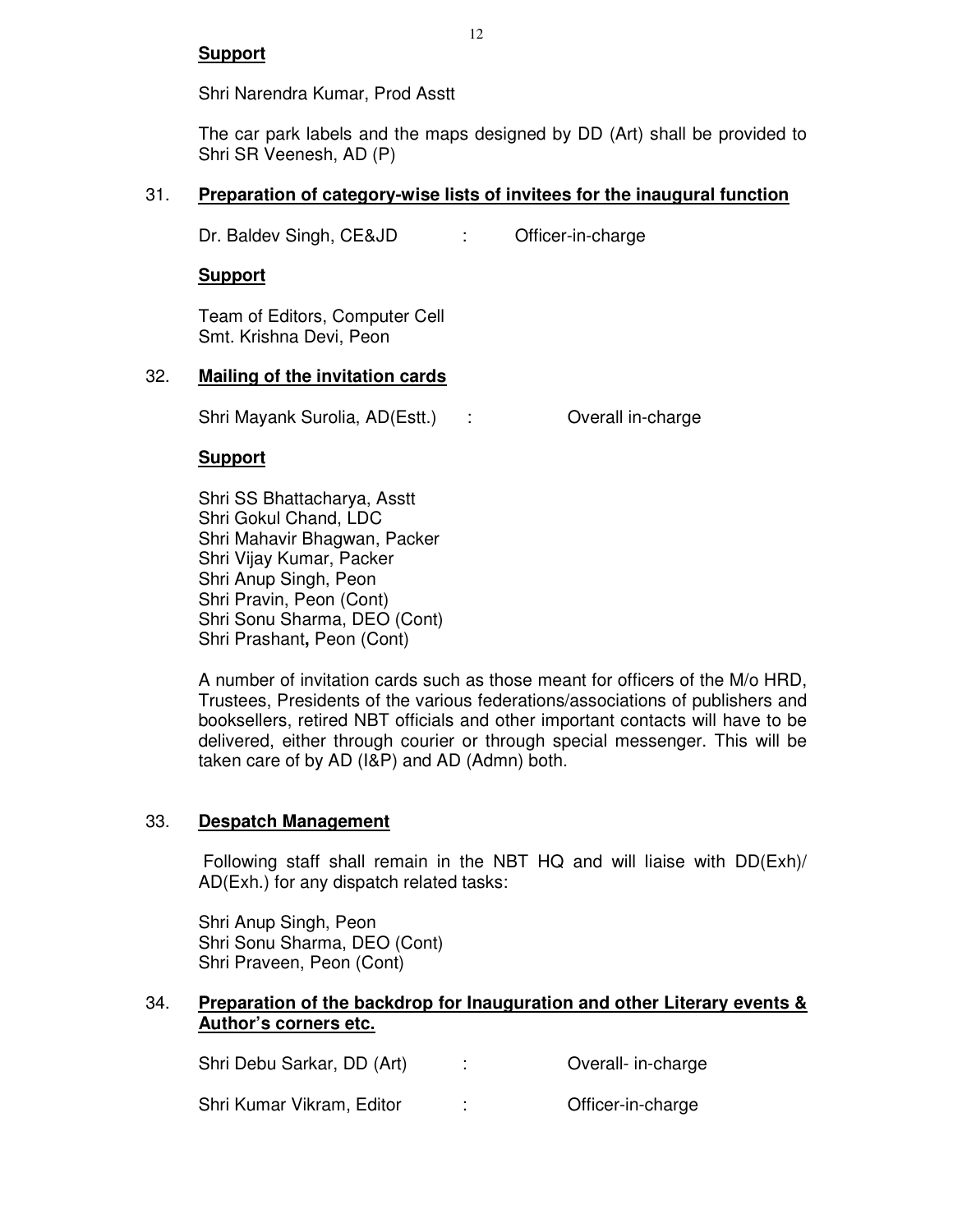All staff members of Art Cell

### 35. **Coordination of the inaugural function, including arrangements at the dias**

Shri Satish Kumar, JD (P) Overall- in-charge

# **Support**

Shri Debu Sarkar, DD (Art) Shri H Nagarajappa, Editor (Kannada) Dr. Lalit Kishore Mandora, AE (Hindi) Shri Sumit Bhattacharjee, AD (I&P) Shri Kumar Samresh, AD (Admn) Dr. Deepankar Gupta, AD(Store)

# 36. **Ushering of guests**

Ms Uma Bansal, Editor (Hindi) Coverall-in-charge

Shri Kumar Vikram, Editor (Eng) will prepare the draft inaugural address of the Minister of HRD and also of Chairman and Director whenever required related to any programme of World Book Fair.

# 37. **Booking of passage and arranging accommodation for overseas participants for Delegates of Cultural Exchange Programme/ Regional & State Language Associations**

Shri Anil Kumar Khanna, AD (Exhibition) Overall-in-charge

Shri Kumar Samresh, AD(Admn.) Shri Karun Kumar Gupta, AO (Bills) Shri Mukesh Chand, Packer

# 38. **Preparation of Fair Directory**

# **Fair Directory (English)**

Shri Kumar Vikram, Editor (English) : Overall-in-charge

# **Support**

 Shri G. Rengarajan, Production Assistant One person on Freelance basis Shri Deepak Kumar, LDC (Contractual) Shri Bhim Singh from Exh. Section for coordination

# 39. **Coordination Committee for Literary Programmes**

Dr. Baldev Singh, CE&JD : Overall-in-Charge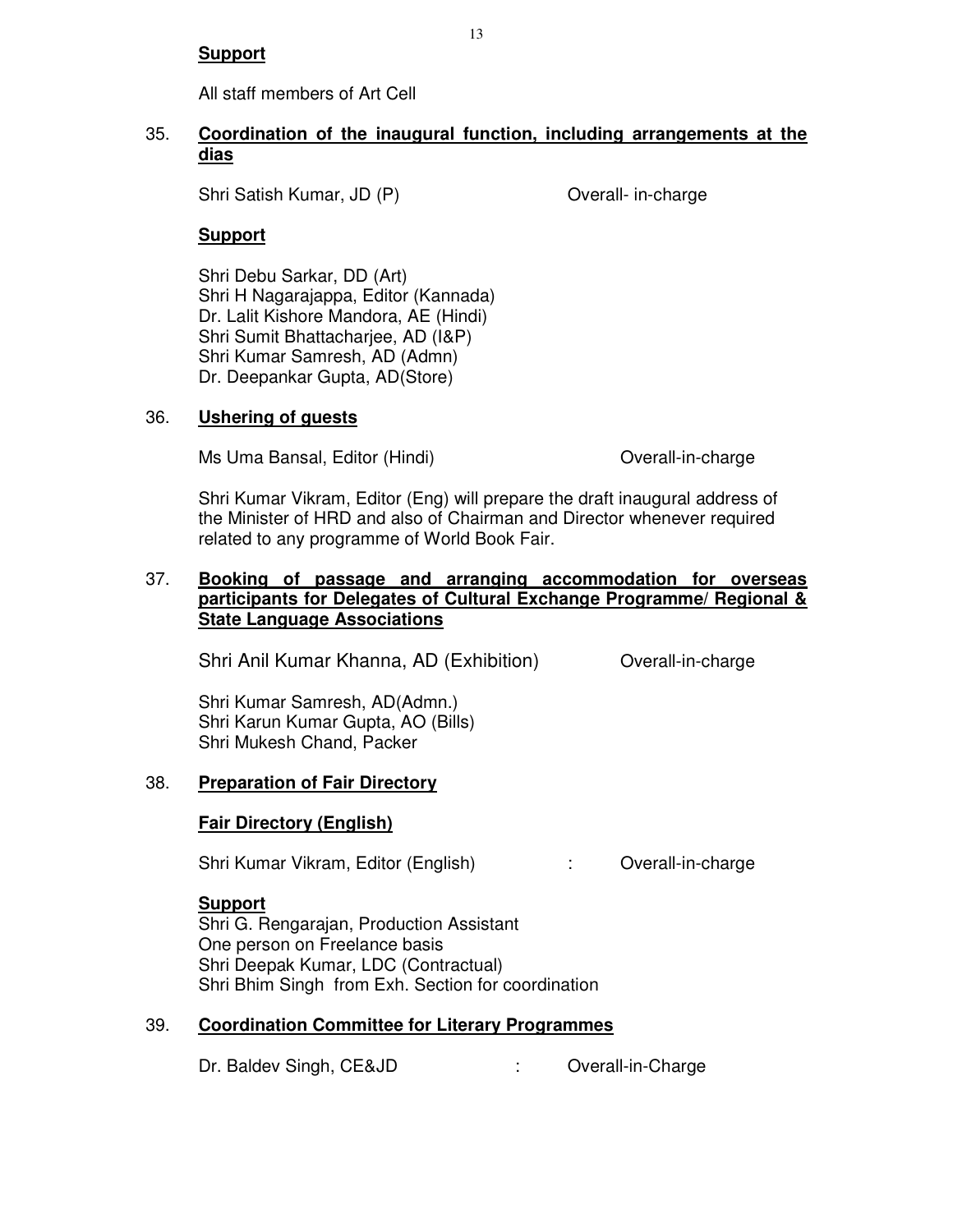# **Author's Corner**

Dr. Shams Equbal, Editor Dr. Pramod Kr. Sar, AE(Oriya) Four Student Volunteers One Production Assistant (To be joined)

# **Other Literary Programmes**

Shri Bratin Dey, AE (Bangla) Dr. Pattipaka Mohan, AE (Telugu) Shri Ashwani Kumar, Assistant Shri Pravin Kumar, LDC Shri Ram Narayan, Peon Shri Satyapal, Peon (Contractual) Two daily wage peons

The participants willing to organize some programmes during WBF shall approach CE & JD and his team.

# 40. **Hindi Newsletter (MelaVaarta)**

Shri Pankaj Chaturvedi, AE (Hindi) : Overall-in-charge

# **Support**

Shri Deepak Kumar Gupta, EA (Hindi) Shri Devi Din, Production Assistant Ms Savita Prasad, Jr. Steno Two daily wage peons

# 41. **English Newsletter (Fair Talk/20WBF-News)**

Shri Binny Kurian, AE (English) : Overall-in-Charge

# **Support**

Shri Deep Saikia, AE (Assamiya) Ms Kanchan Wanchoo Sharma, EA (Eng) Shri Devi Din, Production Assistant Shri Amit Bisht, Peon (Cont) One daily wager

# **42. Guest Theme Pavillion**

Shri Rubin D Cruz, AE(Malayalam) **Overall Liasion** Shri Anil Kr. Khanna, AD(Exh- I)

# **Theme Pavilion**

Shri Binny Kurian, AE (Eng.) : Coverall In-charge

# **Support**

Shri Deep Saikia, AE(Assamiya) Dr. Lalit Kishore Mandora, AE(Hindi) Shri T Mathan Raj, AE(Telugu) Ms. Kanchan Wanchoo Sharma, EA(English)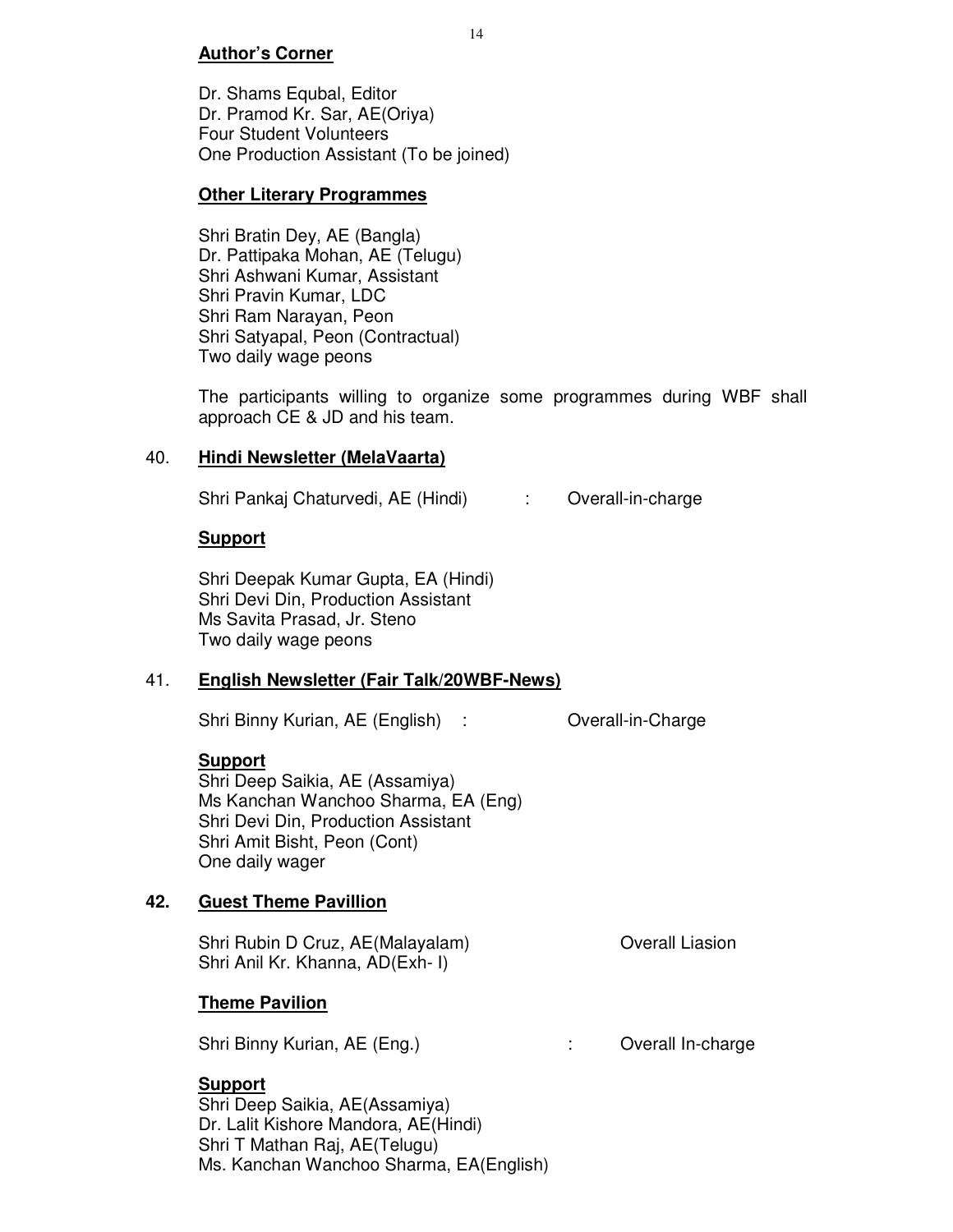Ms. Usha Wadhwa, Jr Steno Ms. Veena Verma, Jr. Library Assistant Shri Rajeev Kumar, Supervisor (Civil) Mr. Sumit, D/w

# **43. Book Art Exhibition**

 Shri Debu Sarkar, DD(Art) Shri Kumar Vikram, Editor (Eng)

**Support**  Shri Samresh Chatterjee, Sr. Artist Other Arts Cell Artists Two Student volunteers from Arts College

# **44**. **Children's Pavilion**

Shri Manas Ranjan Mahapatra, Editor (NCCL) Overall-in-charge

#### **Support**

Ms Mithlesh Anant, LDO Shri Dwijendra Kumar, AE (Eng) Ms Mukesh Kumar, Jr. Steno Shri Bachi Ram, Attendant Shri Rajender Dagar, Peon 2 Hostesses

### 44. **Cultural Programmes**

Ms Farida M Naik, JD (A & F) Overall-in-charge

Shri Yogesh Anand Giri, AD (Prod) Officer-in-charge

#### **Support**

Smt. Renu Nirmal, Prod. Asstt (Prod)

# 45. **Display of Flags:**

Shri Surinder Kumar Pruthi, Suptd and Shri SS Bhattacharya, Asstt shall arrange for the display of the flags of the participating countries at the Hamsdhwani Theatre for the inaugural function under supervision of AD (Exh).

# 46. **Book Shop at HQ NBT:**

 Shri Sudarshan Lal, Bookshop Assistant One daily wage peon

# 47. **Guiding Student Volunteers engaged from Colleges**

Ms Neera Jain, Editor (English) **Containers** Overall-in-charge

Shri Mayank Surolia, AD (Est.) Christen-in-charge